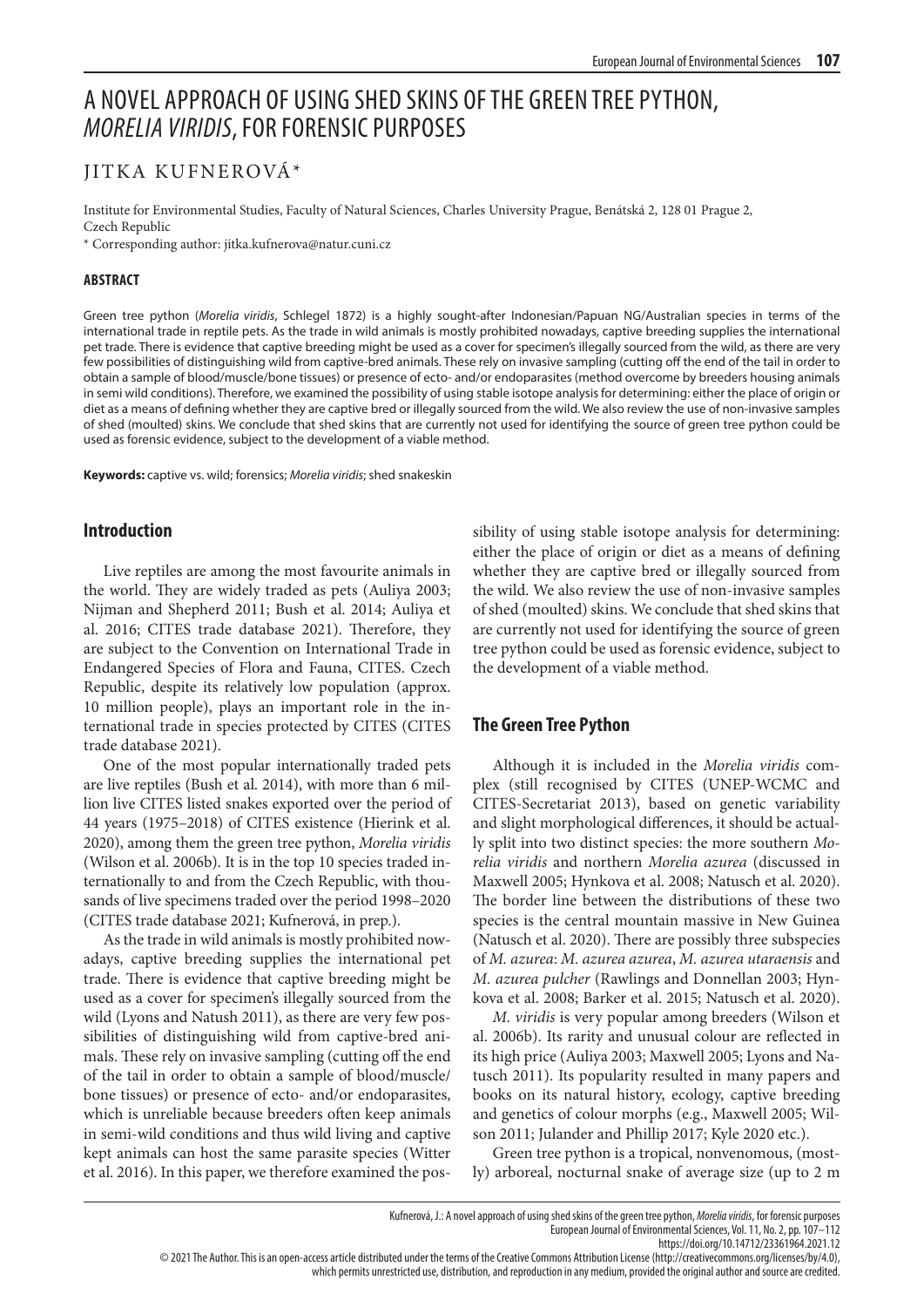total length, 1.8 kg body weight), which is a native of New Guinea, a few surrounding islands (Normanby, Schouten Islands, Aru, Salawati, Mosool, Biak etc.) and northern tip of Australia (Cape York Peninsula). It prefers forest (both primary and secondary), which provides it with enough light and sufficient prey (Maxwell 2005). However, its distribution is highly patchy, possibly due to patchiness in prey abundance and/or illegal hunting, as on the Cape York Peninsula (Natusch and Natusch 2011).

Green tree pythons generally live up to 15 years in captivity and exceptionally even longer. Field studies indicate that only 50% of the adults breed each year and they are not sexually dimorphic, but females are slightly bigger than males (Wilson et al. 2006b; Natusch and Lyons 2014). The red or yellow young animals become vivid green on reaching adulthood at the age of 6 months to one year and are 53–59 cm in length. This change can be very fast and does not correspond with the shedding of skin (Wilson et al. 2006a; Wilson and Heinsohn 2007). The bright and conspicuous colour of juveniles seems to be adaptive (Natusch and Lyons 2021), as it possibly enables them to blend into the background of rain forest edges making them less visible to avian predators (Wilson et al. 2007).

Neither juveniles, nor adult males are territorial, but adult females live in territories about 6.21  $\pm$  1.85 ha in size. Females are more mobile than males, despite the fact that males search for females; during the wet season the pythons move more than during the dry season, which might correspond to mate searching; juveniles move similar distances to adult snakes despite their smaller size (Wilson et al. 2006a).

Green tree python is oviparous (18–24 eggs per clutch), eggs are brooded by the female for about 48–50 days (Maxwell 2005), but facultative thermogenesis recorded in other boid species to enhance embryonic development is not reported (Brashears and Denardo 2015). Hatchlings are either yellow (in *M. viridis*) or yellow or red (in *M. azurea*) (Natusch et al. 2020). The adult snakes are usually vivid green, with some geographical variation (Natusch et al. 2020) that takes the form of blue or white spots, white line along back or different coloured tail or labia, which makes this snake more "collectable" for the pet trade. These differences in morphology, colour, patterning and/or scalation are associated with particular geographical locations: "Aru", "Biak", "Merauke", "Sorong", "Irian Jaya", "Jayapura", "Kofiau", "Cyclops", "Manokwari", "Wamena", "Lereh" etc., and are either kept as separate pure bloodlines or crossbred to provide new interesting colour morphs that are traded for a higher price (Anonymous, personal communication 2021). However due to cultural differences, the "locality" name might not always be correct (Maxwell 2005).

Adult green tree pythons feed mainly on rodents, but they are reported feeding on birds and lizards (Natusch and Lyons 2014). Juveniles feed mostly on smaller prey such as beetles and moths (Maxwell 2005), but Natusch

and Lyons (2014) report them feeding on small lizards. The change in the diet corresponds with the change from the arboreal hunting of youngsters to ground hunting of adults, which is accompanied by changes in the anatomic structure of the snake's head and ontogenetic changes in colour (Natusch and Lyons 2012).

The green tree python is not considered to be globally threatened according to the International Union for Conservation of Nature's Red List of Threatened Species (Talowin et al. 2018). The threat to this species are the vast numbers caught for the international trade in pets, which could result in the extinction of small island populations (Natusch and Natusch 2011).

*M. viridis* is listed in Annex II to the CITES convention, as a member of the family Pythonidae (CITES Convention Appendices 2021), meaning that international trade is regulated by at least export permits issued by the relevant CITES management authority in the country of origin. Czech Republic became a CITES signatory in 1998, there was a separate national act No. 16/1998 Coll, on CITES, setting the national rules among others for export and import of CITES listed specimen. After the Czech Republic had joined the European Union in July 2004, Czech national legislation was replaced by EU legislation, represented by the main "Council Regulation (EC) No. 338/97 of 9 December 1996 on the protection of species of wild fauna and flora by regulating trade therein", amended regularly by appendices containing species lists (called A, B, C, D, which correspond to CITES appendices I, II and III, and Annex D is for species not listed in CITES) and by implementing regulations. However, the legal status of *M. viridis* in the Czech Republic remained the same, this species is still listed in the second annex, both EU 338/97 "Annex B" and CITES "Annex II" listed. This listing allows international trade, providing the exporting country issues CITES export permits and importing country issues import permits (this rule is a bit stricter under EU 338/97 than the rule in the CITES convention, where only an export permit for CITES II species is required).

## **Distinguishing Legal and Illegal Specimens**

Distinguishing the legality of a specimen is one of the key factors in international trade regulated by CITES. Very often trade in wild-caught specimen is forbidden, whereas that in captive-bred specimens is legal. Indonesia banned the export of wild specimen in 1979 (Maxwell 2005), but allows trade in captive-bred specimens and other states do not allow the export of captive-bred or wild *M. viridis* for commercial purposes. Australia protects its native species by banning export for commercial purposes and allowing export for the purpose of research and for ZOOs under the Environment Protection and Biodiversity Conservation Act 1999, that became valid in 2000 (Australian Government 2021). However, misdec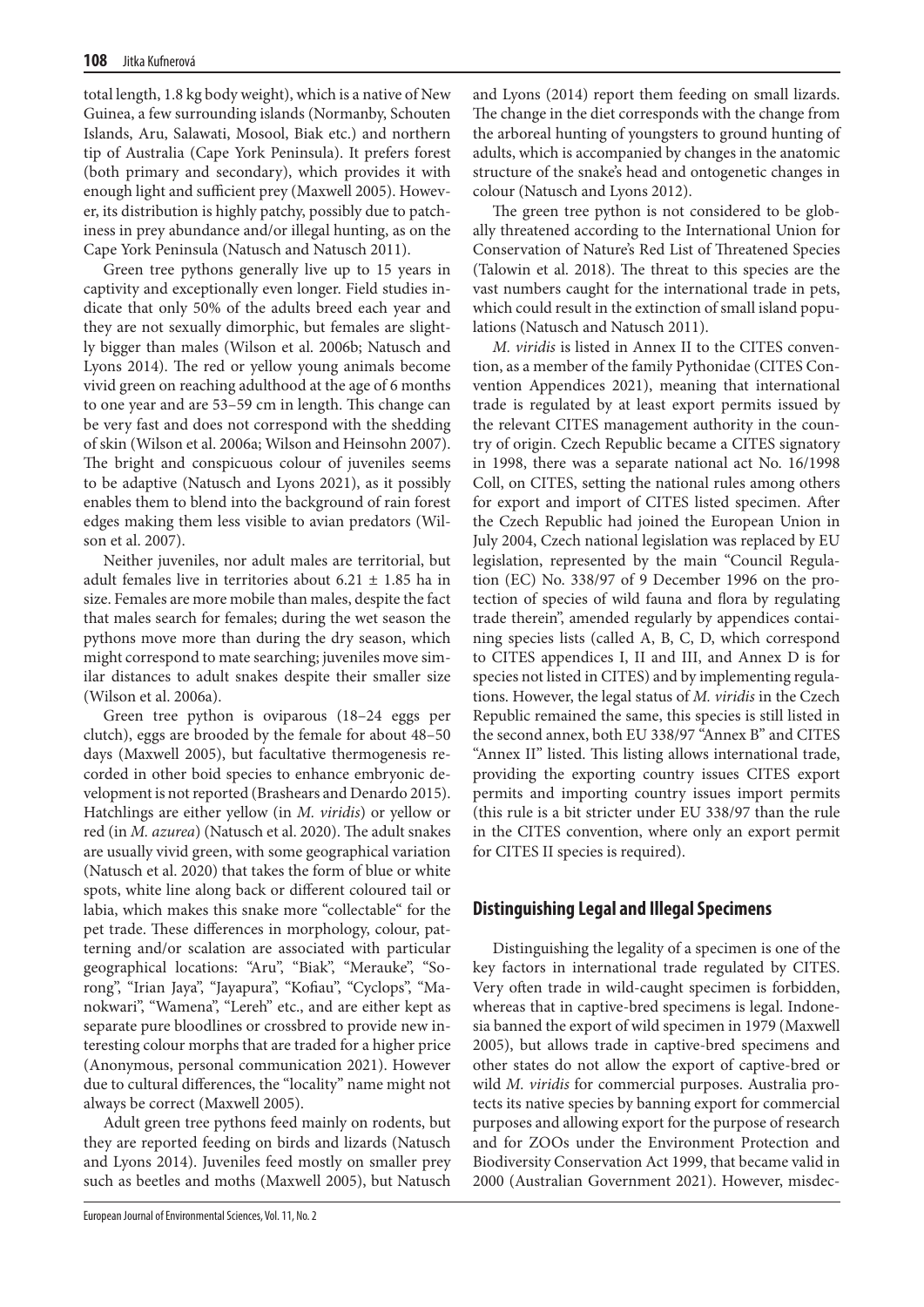laration of wild-caught animals as captive-bred animals poses problems (Maxwell 2005; Lyons and Natusch 2011) wherever wild animals might and do occur (Natusch et al. 2020) and threatens the legal trade in captive-bred animals (Nijman and Shepherd 2009; Lyons and Natusch 2011). Therefore, we need good tools for distinguishing legal and illegal specimens.

There are only a few studies on distinguishing legal and illegal specimens, but research on this topic is growing. It includes use of endoparasites, genetic analysis, X-ray fluorescence elemental analysis and stable isotopes.

One of the methods proposed for *M. viridis* is the presence of intracellular parasites, *Sarcocystis* sp. that are more likely to be present in wild-caught animals or those reared under conditions in which they have access to free-living rodents (*Microtus*). Free-living mice serve as an intermediate host of *Sarcocystis,* but not house mice. Mice breeders declare that their mice are free from parasites and safe to feed to pet snakes. Snakes that are fed with in-house produced mice that are not an intermediate host for *Sarcocystis* sp. are unlikely to be infected (Moré et al. 2014).

Pernetta (2012) proposes monitoring breeding facilities and/or controlling the animals offered for sale in order to exclude wild-caught animals. He suggests microsatellite genotyping and parentage assignment techniques as suitable tools, because there is a library of polymorphic markers and the accuracy of parentage assignment techniques is well understood for this species, which makes the genetic approach readily available. This idea seems to be accurate and well scientifically supported. However, genetic methods are costly for the consumer and can be overcome by harvesting eggs from the animals in the wild, if only eggs are collected, or if gravid females are caught and released after laying eggs (personal observation).

The third method (elemental analysis) might be using high resolution X-ray fluorescence (XRF), which is already used for identifying echidnas (Brandis et al. 2018). It could also be used to distinguish legal and illegal specimens, or might also be using the inductively coupled plasma mass spectrometry (ICP-MS), when differences in elemental composition were found in skin of specimen of naturally dead (= wild living) snakes compared with for snakeskin trade slaughtered (= captive bred) snakes of 2 species (reticulated python *Malayopython reticulatus* and burmese python *Python bivittatus*) bred or found dead in Vietnam and Indonesia (Natusch et al. 2017). They also proposed to use this difference as one of the tools for distinguishing captive bred from wild living snakes of the two species studied.

Stable isotopes analysis (SIA) is used in ecology (Canarini et al. 2020; Liancourt et al. 2020; Kubásek et al. 2021), animal husbandry, forensic science and for consumer protection. It helps trace the routes of migratory species (Hobson and Wassenaar 2019), identify where they forage, their dietary habits and niches (Fry 2006;

Durso and Mullin 2017; Martín et al. 2017; Lobos et al. 2020), identify the source of meat (Bong et al. 2010; Kabalika et al. 2020). In human forensic science (Kramer et al. 2020; Chesson and Berg 2021) it also helps in identifying dead people. Natush et al. (2017) described differences in isotopic ratios (13O, 15N, 2H) in raw snakeskins of captive bred and wild *P. reticulatus* and *P. bivittatus*. In their experiment, 5 different diets were fed to the captive bred animals resulting in statistically different isotopic ratios found 13 months later when the snakes were slaughtered for skin trade and the samples from their skins were analysed. Natush et al. (2017) therefore propose the use SIA to differentiate captive bred from wild caught reticulated and burmese pythons; however, they propose to study in detail other python species and do agree that sampling the skin (in their analysis the skin was descaled) is an invasive method.

Because of all the above-mentioned findings, we foresee that for identifying legal and illegal specimens of *M. viridis* stable isotope analysis would appear to be a potential method.

#### **Potential of shed skin as a forensic tool**

SIA analysis in wildlife research is very often based on analysis of epidermal derivates, such as feathers or hairs (Hobson and Wassenaar 2019). Snakeskin that serves many different life-protecting barrier functions for which it is well adapted (Tu et al. 2002; Klein and Gorb 2012, 2014, 2016; Torri et al. 2014; Kovalev et al. 2016) contains keratines. Keratines, like many other proteins, are composed of hydrogen, carbon, nitrogen, oxygen and sulphur, all of which have traceable stable isotopes (1H, 2H; 12C, 13C; 14N, 15N; 16O, 18O; 32S, 33S, 34S, 36S) that are already used in SIA. Shed snakeskins also contain keratin and, therefore, potentially could be used for forensic purposes.

Shed skin is composed of several layers, rich in either α-keratin, β-keratin, proteins or lipids. The sloughing of the skin is a complex process (Maderson et al. 1998; Alibardi 2005; Dalla Valle et al. 2007a, b), involving several enzymes (acid phosphatase, esterase) resulting in hydrolysis and death of cells in the lower layer (Singh and Mittal 1989). It is important to stress that all the above-mentioned structures and processes occur in both captive bred and wild-captured snakes, and involve biogenic elements (H, C, N, O, S) that can be used in SIA.

Green tree pythons shed their first skin about 10 days after hatching, then every 6-8 weeks during the first year of life. Later it is shed several times a year, depending on size, but usually every 2 months. Gravid females shed skin 20 days before they lay eggs. The whole shedding process takes about 10 days (Maxwell 2005) and is a predictable and detectable process. The shed skins, in addition to being a source of stable isotopes, could also be used for genetic analysis (Pernetta 2012) or elemental analysis (Brandis et al. 2018). However, we are not aware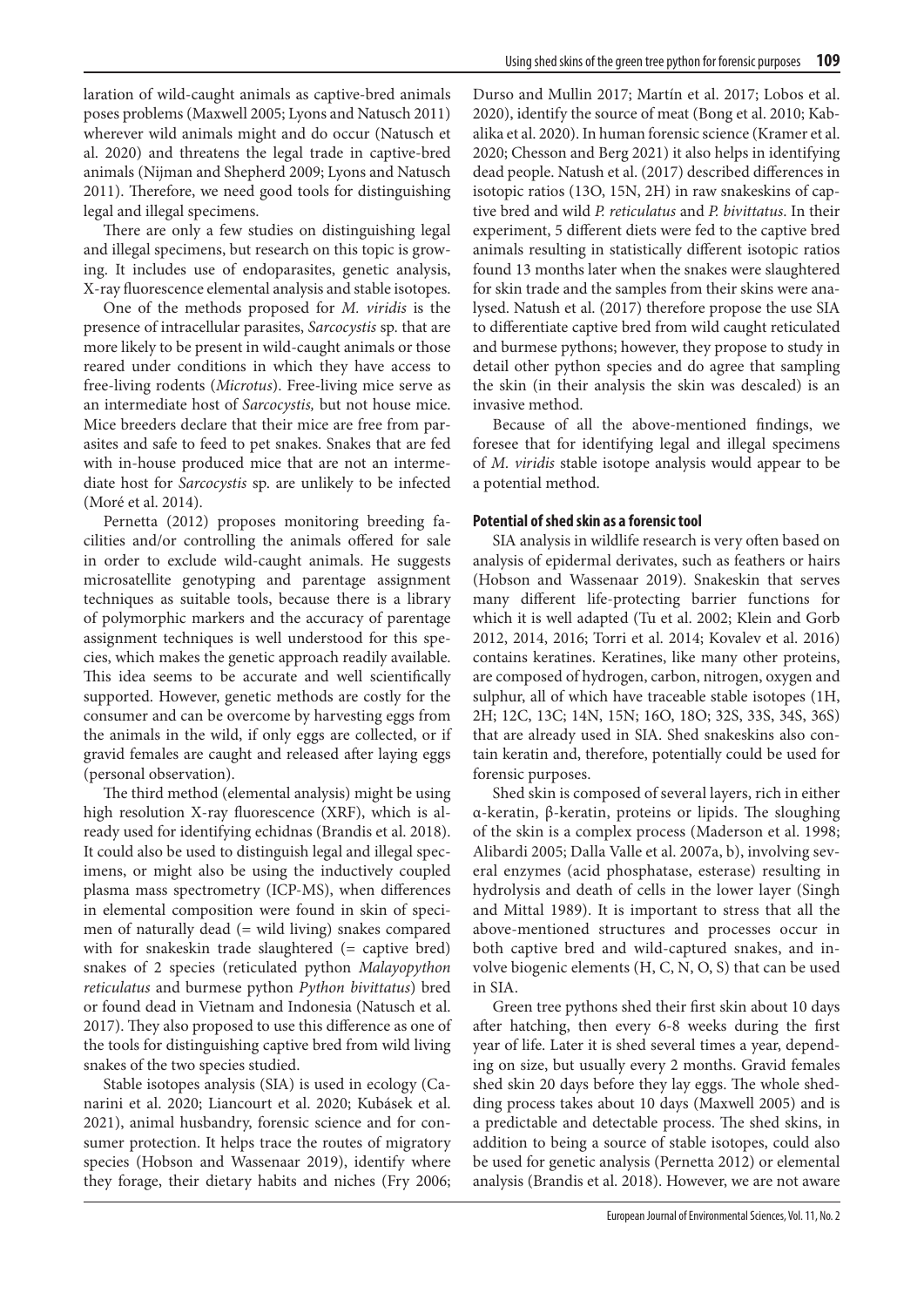of shed skins of *M. viridis* being used for forensic purposes.

Shed skins are easily collected without disturbing the snake. However, enforcement officers would have to wait for a sample and "waiting" for a snake to shed its skin might be seen as a disadvantage, but in the meantime, faeces could be searched for parasites providing the snakes were not treated medically to rid them of gut parasites before shipping. The behaviour of the animal can be also observed, as "domesticated" snakes are calmer than wild-caught animals, which are nervous and more likely to bite (Maxwell 2005). Therefore, in spite of the problem posed by having to wait for snakes to shed skins they are nevertheless an ideal source of stable isotopes for forensic evidence**.** 

#### **Stable isotopes in wildlife research and as a forensic tool**

Stable isotope analysis is used to identify counterfeit products, such as adulterated oils, juices etc. (Angerosa et al. 1997; Figuiera et al. 2011) and its use as forensic evidence is widespread (Gunn 2019). Isotopic ratios (13C and 15N) depend on what animals feed on, with a higher proportion of heavier isotopes in the tissues of predators than their prey (Perkins et al. 2014), and is already used in wildlife research. Stable isotopes in bird feathers can be used as an indicator of whether a bird is captive-bred or imported from elsewhere (Gunn 2019). The isotopic ratio in sea snakes changes with age and depends on the species of prey it has fed on (Brischoux et al. 2011).

Van Schingen et al. (2016) report that differences in food result in pronounced differences in the isotopic signatures of the scales taken from the ends of tails of captive-bred and wild living Vietnamese crocodile lizards, *Shinisaurus crocodilurus.* The stable isotope values of δ13C and δ15C for the scales differed between the two groups (captive vs wild), with those for semi-captive animals intermediate, but closer to the captive group. The ranges in the values of both δ13C and δ15N were lower in captive-bred animals than wild-caught ones, which feed on a much broader range of prey than captive-bred specimen that are usually fed a few species like crickets and mealworms. Van Schingen et al. (2016) conclude that stable isotopes can be used for distinguishing captive-bred from wild-caught lizards and in other species. Similar results were found by Natush et al. (2017) in skins of dead/ killed *M. reticulatus* and *P. bivittatus*.

The main advantage of using shed skins is that most other methods are invasive and involve cutting the tip of the tail. However, even a "little cut" of 0.5 cm in length is often considered to be "non-invasive", because the tip of the tail regenerates rather fast (van Schingen et al. 2016), but if it damages blood vessels it might result in infection and handling is stressful for the animal. Stable isotope analysis of shed skins, however, is non-invasive and potentially suitable for determining whether an animal was born in captivity or caught in the wild.

#### **Conclusions**

There are still doubts about the origin of specimens of *M. viridis* and *M. azurea* supposedly reared in captivity, therefore tools to distinguish captive-bred from wildcaught specimens are needed.

Using stable isotopes as forensic evidence is based on the values of isotopes of oxygen, hydrogen and sulphur differing geographically and those of carbon and nitrogen depending on the food of the animal. This is well understood and already in place. Shed skins of snakes contain, among other things, keratins (rich in sulphur, nitrogen, carbon and oxygen) and histidine (rich in nitrogen, carbon and oxygen). This chemical composition is ideal for stable isotope analysis, aimed at determining the origin of specimens. Using shed skin, which is non-invasive, is an added advantage. Its use for forensic purposes needs further testing and determining how to overcome the problem of "waiting for the sample" that is needed for the test. Further research on *M. viridis* is needed because it is extensively internationally traded as a pet and there are doubts about the true origin of specimens supposedly "bred in captivity", because many wild-caught animals are still being channelled through breeding farms.

#### **Acknowledgements**

This article was supported by the IMPACT project No. VJ01010026 "Effective Use of Forensic Evidence Methods in the Field of Combatting the Wildlife Crime" of the Czech Ministry of the Interior.

#### **REFERENCES**

- Alibardi L (2005) Differentiation of snake epidermis, with emphasis on the shedding layer. J Morphol 264: 178–190.
- Angerosa F, Camera L, Cumitini S, Gleixner G, Reniero F (1997) Carbon stable isotopes and olive oil adulteration with pomace oil. J Agric Food Chem 45: 3044−3048.
- Auliya M (2003) Hot trade in cool creatures a review of the live reptile trade in the European Union in the 1990s with a focus on Germany. In TRAFFIC Europe (Issue April), doi:10.13140/ RG.2.1.2341.0728.
- Auliya M, Altherr S, Ariano-Sanchez D, Baard EH, Brown C, Brown RM, Cantu JC, Gentile G, Gildenhuys P, Henningheim E, Hintzmann J, Kanari K, Krvavac M, Lettink M, Lippert J, Luiselli L, Nilson G, Nguyen TQ, Nijman V, Parham JF, Pasachnik SA, Pedrono M, Rauhaus A, Córdova DR, Sanchez ME, Schepp U, van Schingen M, Schneeweiss N, Segniagbeto SH, Somaweera R, Sy EY, Türkozan O, Vinke S, Vinke T, Vyas R, Williamson S, Ziegler T (2016) Trade in live reptiles, its impact on wild populations, and the role of the European market. Biol Conserv 204: 103–119.
- Australian Government (2021) Environment protection and biodiversity conservation act 1999 – C2021C00182. Federal Register of Legislation. https://www.legislation.gov.au/Details /C2021C00182. Accessed 3 August 2021.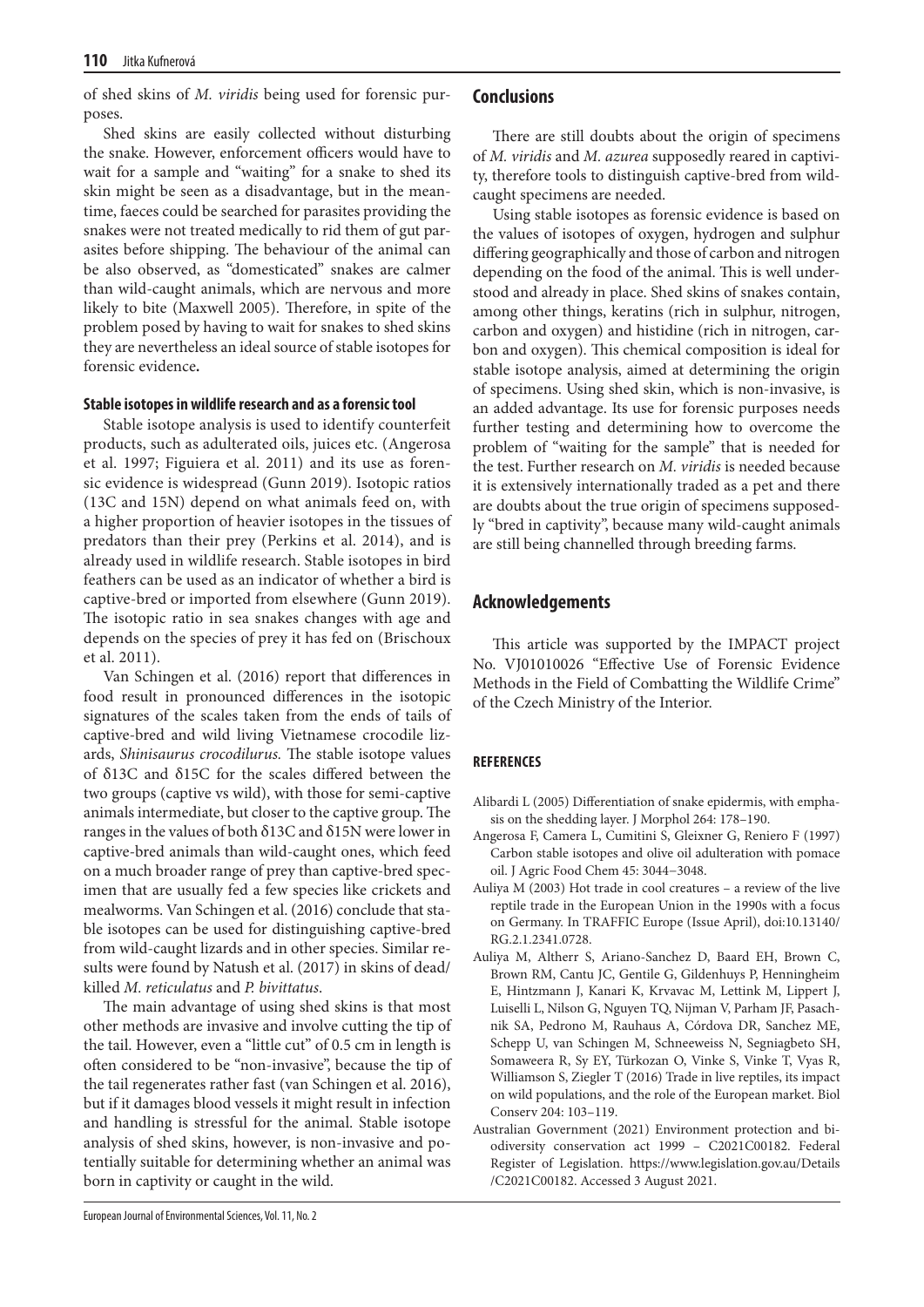- Barker DG, Barker TM, Davis MA, Schuett GW (2015) A review of the systematics and taxonomy of Pythonidae: an ancient serpent lineage. Zool J Linn Soc 175: 1–19.
- Bong YS, Shin WJ, Lee AR, Kim YS, Kim K, Lee K (2010) Tracing the geographical origin of beefs being circulated in Korean markets based on stable isotopes. Rapid Commun Mass Sp 24: 155–159.
- Brandis KJ, Meagher PJB, Tong LJ, Shaw M, Mazumder D, Gadd P, Ramp D (2018). Novel detection of provenance in the illegal wildlife trade using elemental data. Sci Rep 8: 15380.
- Brashears J, Denardo DF (2015) Facultative thermogenesis during brooding is not the norm among pythons. J Comp Physiol A 201: 817–825.
- Brischoux F, Bonnet X, Cherel Y, Shine R (2011) Isotopic signatures, foraging habitats and trophic relationships between fish and seasnakes on the coral reefs of New Caledonia. Mar Ecol Prog Ser, doi: 10.1007/s00338-010-0680-8
- Bush ER, Baker SE, Macdonald DW (2014) Global trade in Exotic Pets 2006–2012. Conserv Biol 28: 663–676.
- Canarini A, Wanek W, Watzka M, Sandén T, Spiegel H, Šantrůček J, Schnecker J (2020) Quantifying microbial growth and carbon use efficiency in dry soil environments via 18O water vapor equilibration. Global Change Biol 26: 5333–5341.
- Chesson LA, Berg GE (2021) The use of stable isotopes in postconflict forensic identification. WIREs Forensic Sci, doi: 10.1002/ WFS2.1439.
- CITES convention appendices (2021) https://cites.org/eng/app /appendices.php. Accessed 3 August 2021.
- CITES trade database (2021) UNEP-WCMC on behalf of the CITES Secretariat. https://trade.cites.org/. Accessed 3 August 2021.
- Dalla Valle L, Nardi A, Belvedere P, Toni M, Alibardi L (2007a) β-Keratins of differentiating epidermis of snake comprise glycine-proline-serine-rich proteins with an avian-like gene organization. Dev Dynam 236: 1939–1953.
- Dalla Valle L, Nardi A, Toffolo V, Niero C, Toni M, Alibardi L (2007b) Cloning and characterization of scale β-keratins in the differentiating epidermis of geckoes show they are glycine-proline-serine-rich proteins with a central motif homologous to avian β-keratins. Dev Dynam 236: 374–388.
- Durso AM, Mullin SJ (2017) Ontogenetic shifts in the diet of plains hog-nosed snakes (*Heterodon nasicus*) revealed by stable isotope analysis. Zoology 120: 83–91.
- Figueira R, Filho WGV, Ducatti C, Nogueira AMP (2011) Isotope analysis (δ13C) of pulpy whole apple juice. Food Sci Technol 31: 660–665.
- Fry B (2006) Stable Isotope Ecology. Springer. New York.
- Gunn A (2019) Essential forensic biology (3rd ed) Wiley, Chichester.
- Hierink F, Bolon I, Durso AM, de Castaneda RR, Zambrana-Torrelio C, Eskew EA, Ray N (2020) Forty-four years of global trade in CITES-listed snakes: Trends andimplications for conservation and public health. Biol Conserv 248: 108601.
- Hobson KA, Wassenaar LI (eds) (2019) Tracking animal migration with stable isotopes. 2nd edition. Academic Press, London.
- Hynkova I, Balaz V, Frynta D (2008) Phylogeography of green tree python *Morelia viridis*. Conference Paper, January 2008.
- Julander J, Phillip T (2017) Green tree pythons: natural history and captive maintenance. CreateSpace, Scotts Valley, California.
- Kabalika Z, Morrison TA, Mcgill RAR, Munishi LK, Mahene WL, Lobora AL, Newton J, Morales JM, Haydon DT, Hopcraft GGJC (2020) Tracking animal movements using biomarkers in tail hairs: a novel approach for animal geolocating from sulfur isoscapes. Movement Ecol 8: 37, doi: 10.1186/s40462-020-00222-w.
- Klein MCG, Gorb SN (2012) Epidermis architecture and material properties of the skin of four snake species. J R Soc Interface 9: 3140–3155, doi: 10.1098/rsif.2012.0479.
- Klein MCG, Gorb SN (2014) Ultrastructure and wear patterns of the ventral epidermis of four snake species (Squamata, Serpentes) Zoology 117: 295–314.
- Klein MCG, Gorb SN (2016) Scratch resistance of the ventral skin surface in four snake species (Squamata, Serpentes) Zoology 119: 81–96.
- Kovalev A, Filippov A, Gorb SN (2016) Correlation analysis of symmetry breaking in the surface nanostructure ordering: case study of the ventral scale of the snake *Morelia viridis*. Appl Phys A 122: 253, doi: 10.1007/s00339-016-9795-2.
- Kramer RT, Bartelink EJ, Herrmann NP, Bataille CP, Spradley K (2020) Application of stable isotopes and geostatistics to infer region of geographical origin for deceased undocumented Latin American migrants. In: Parra RC, Zapico SC, Ubelaker DH (eds) Forensic Science and Humanitarian Action: Interacting with the dead and living. Hoboken, NJ, John Wiley and Sons, pp 425–440.
- Kubásek J, Hájek T, Duckett J, Pressel S, Šantrůček J (2021) Moss stomata do not respond to light and CO<sub>2</sub> concentration but facilitate carbon uptake by sporophytes: a gas exchange, stomatal aperture, and 13C-labelling study. New Phytol 230: 1815–1828.
- Kyle N (2020) *Morelia viridis* care guide: Complete guide on everything you need to know about *Morelia viridis*. Amazon Kindle Edition, Seattle.
- Liancourt P, Song X, Macek M, Santrucek J, Dolezal J (2020) Plant's-eye view of temperature governs elevational distributions. Global Change Biol 26: 4094–4103.
- Lobos G, Tapia G, Alzamora A, Rojas O (2020) Distribución, densidad y nicho isotópico en reptiles y mamíferos del desierto absoluto de Atacama; con registro de saurofagia entre reptiles. Gayana (Concepción) 84: 118–128.
- Lyons JA, Natusch DJD (2011) Wildlife laundering through breeding farms: Illegal harvest, population declines and a means of regulating the trade of green pythons (*Morelia viridis*) from Indonesia. Biol Conserv 144: 3073–3081.
- Maderson PFA, Rabinowitz T, Tandler B, Alibardi AL (1998) Ultrastructural contributions to an understanding of the cellular mechanisms involved in lizard skin shedding with comments on the function and evolution of a unique Lepidosaurian phenomenon. J Morphol 236: 1–24.
- Martín N, Martínez S, Pujol-Buxó E, Viñolas A, Llorente GA, Sanpera C, Vasconcelos R, Carranza S, Santos X (2017) Stable isotopes and diet uncover trophic-niche divergence and ecological diversification processes of endemic reptiles on Socotra Island. Zool Anz 267: 69–81.
- Maxwell G (2005) The more complete chondro: Comprehensive guide to the care and breeding of green tree pythons. ECO Herpetological Publishing and Distribution.
- Moré G, Pantchev N, Herrmann DC, Globokar Vrhovec M, Öfner S, Conraths FJ, Schares G (2014) Molecular identification of *Sarcocystis* spp. helped to define the origin of green pythons (*Morelia viridis*) confiscated in Germany. Parasitology 141: 646–651.
- Natusch DJDD, Carter JF, Aust PW, Tri NV, Tinggi U, Mumpuni, Riyanto A, Lyons JA (2017) Serpent's source: Determining the source and geographic origin of traded python skins using isotopic and elemental markers. Biol Conserv 209: 406–414.
- Natusch DJDD, Esquerré D, Lyons JA, Hamidy A, Lemmon AR, Moriarty Lemmon E, Riyanto A, Keogh JS, Donnellan S (2020) Species delimitation and systematics of the green pythons (*Morelia viridis* complex) of melanesia and Australia. Mol Phylogenet Evol 142, doi: 10.1016/j.ympev.2019.106640.